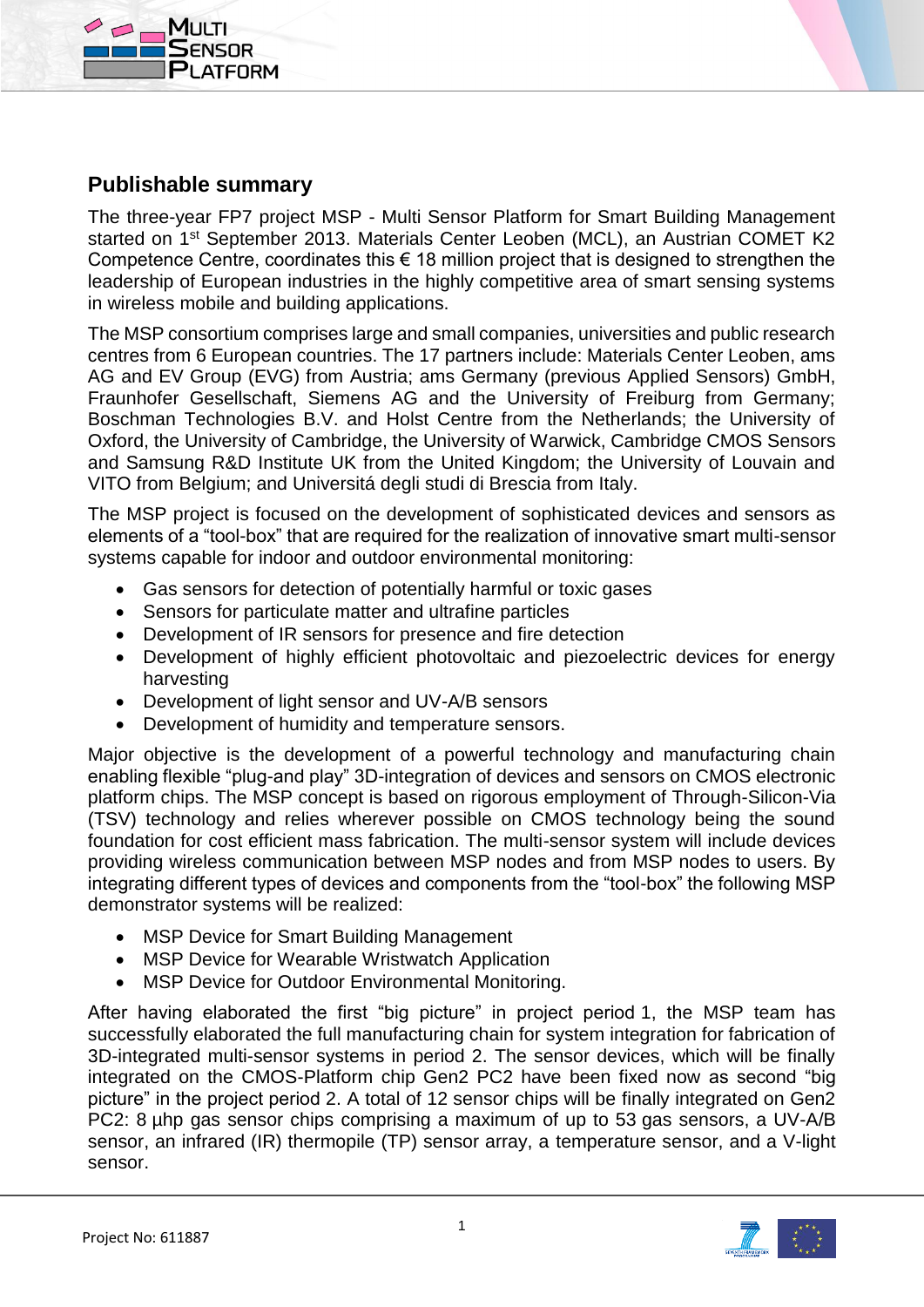

| <b>Sensor types</b>                    | Kind of 3D stacking   |
|----------------------------------------|-----------------------|
| 3 gas sensor uhp array chips (MCL/AMS) | TSV, Overmolded       |
| 4 gas sensor uhp chips (APPS)          | Wirebonded            |
| 1 gas sensor uhp (IMEC)                | Wirebonded,           |
| 1 UV-A/B sensor (FHG-IISB)             | Wirebonded,           |
| 1 IR sensor array chip (CCS)           | TSV, Overmolded       |
| 1 temperature sensor (AMS)             | Flip Chip, Overmolded |
| 1 V-light (AMS)                        | TSV, Overmolded       |

Work in WP2 "Overall Concept Development" was primarily focused on elaborating the process flow for packaging of 3D-integrated MSP-demonstrator devices including TSVbased devices as well as devices requiring wire bonding. A concept for the full manufacturing chain has been developed. Assessment of reliability has been started on device level where the µhp chip developed by AMS and MCL was a critical issue. Due to investigations by FIB-cuts and TEM-analysis the failure mechanism has been clearly identified enabling a robust redesign of the uhp chips which form the platform for next generation gas sensors (see WP5).

Lot of progress has been achieved in WP3 "Development of Components and Devices" by developing optimized Gen1.5 and Gen2 devices. Gas sensors ranging from commercially available products and demonstrator systems to highly sophisticated devices based on graphene and nanowires (NWs) have been developed. Emphasis has been put on  $CO<sub>2</sub>$ sensing, which is of essential importance for SBM applications. Extensive characterization and test measurements have been performed in WP4 "Characterization and Test of Components and Devices" both in the test labs of the individual sensor developers as well as in the specialized test labs of SIEMENS and VITO. Most important highlights are:

- Development of portable data logger including an MOx sensor (Fig.1a)
- ZnO-NW-gas sensor array integrated on CMOS-fabricated µhp-chips (Fig.1b)
- High response of CuO-NWs/BaTiO<sub>3</sub>-NPs hybrid sensor to CO<sub>2</sub> almost independent of the humidity level (Fig.2a)
- $\bullet$  High response of Ce<sub>x</sub>Zr<sub>v</sub>O<sub>2</sub> oxide based Kelvin Probe gas sensor to CO<sub>2</sub> at different levels of humidity (Fig.2b)
- Graphene-based gas sensor fabricated on a µhp chip by PDMS transfer process with high sensitivity to formaldehyde (Fig.3a)
- Optimization of P(VDF-TrFE-CTFE) based piezo energy harvester with enough output power for driving 44 LEDs forming the MSP-letters (Fig.3b).

Highlight of WP5 "Development of CMOS Platform Chip" was the fabrication of Gen1 PC1 (Fig.4a) and of a specific Evaluation-Kit (Fig.4b). The high flexibility of PC1 was demonstrated by successfully operating all available sensor devices. In addition an optimized µhp chip with TSVs, comprising an array of 8 µhps for a total of 16 gas sensors has been designed.

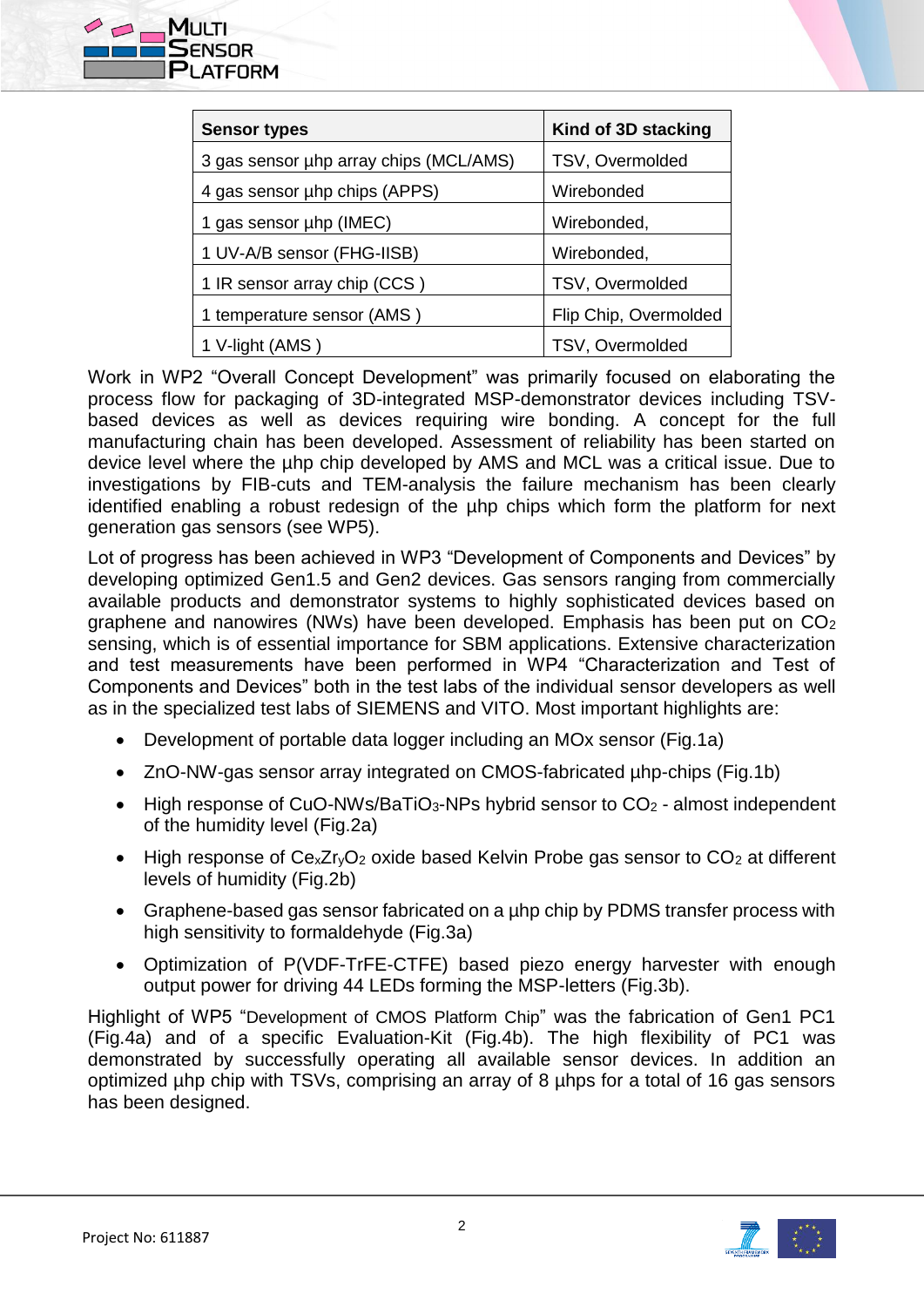



*Fig.1a: Neck wearable data logger including an MOx sensor.*



*Fig.2a: Response of CuO-NWs/BaTiO3- NPs hybrid sensor to CO<sup>2</sup> at different levels of humidity.*



*Fig.3a: Graphene-based gas sensor for formaldehyde fabricated on a µhp chip by PDMS transfer process.*



*Fig.1b: ZnO-NW-array implemented on CMOSfabricated µhp-chip.*



*Fig.2b: Response of CexZryO<sup>2</sup> oxide based Kelvin Probe gas sensor to CO<sup>2</sup> at different levels of humidity.*



*Fig.3b: P(VDF-TrFE-CTFE) based piezo energy harvester with enough output power for driving 44 LEDs forming the MSP-letters.*

Lot of progress has been achieved in WP6 "Data Processing and Wireless Communication" by successful development of the Artemis 2.0 platform, including the transceiver and microcontroller for MSP demonstrator devices. This platform is based on IMEC's designed multi-standard PAN2G chip, a combo of BLE and IEEE 802.15.4/Zigbee covering both shortrange and long-range wireless applications in the MSP project. Wireless communication